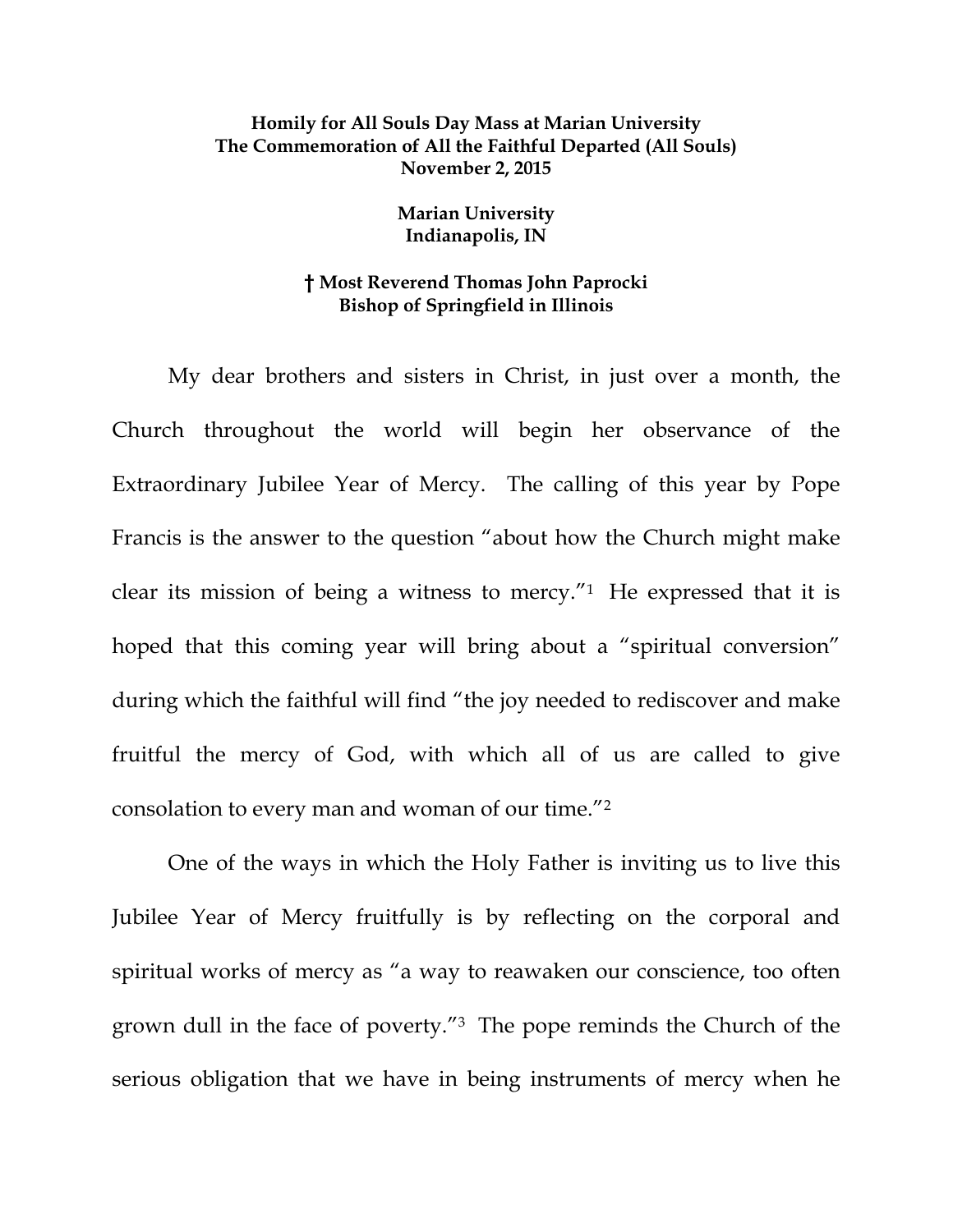says of these works of mercy that "[w]e cannot escape the Lord's words to us, and they will serve as the criteria upon which we will be judged."4

 Our celebration today of All Souls Day draws our attention to one of those works of mercy, namely praying for the dead. This practice of praying for the souls in Purgatory is often overlooked and undervalued when compared to the other works of mercy which focus on the least among us on this earth. One of the reasons for that is the misunderstanding of death.

 In our first reading from the Book of Wisdom, we encounter the contrast that exists between a purely human understanding of death and one based on faith. From physical appearances alone, one might say about the dead: "[t]hey seemed, in the view of the foolish, to be dead; and their passing away was thought an affliction and their going forth from us, utter destruction" (Wisdom 3:2-3a). To many, death makes no sense and leaves us with a sense of despair and uncertainty. From the perspective of faith, however, we are able to say that "[t]he souls of the just are in the hand of God" and that "they are in peace" (Wisdom 3:1, 3b).

Our faith reminds us that death is not the end of our story. From the moment that He created humanity, God desired that we should be with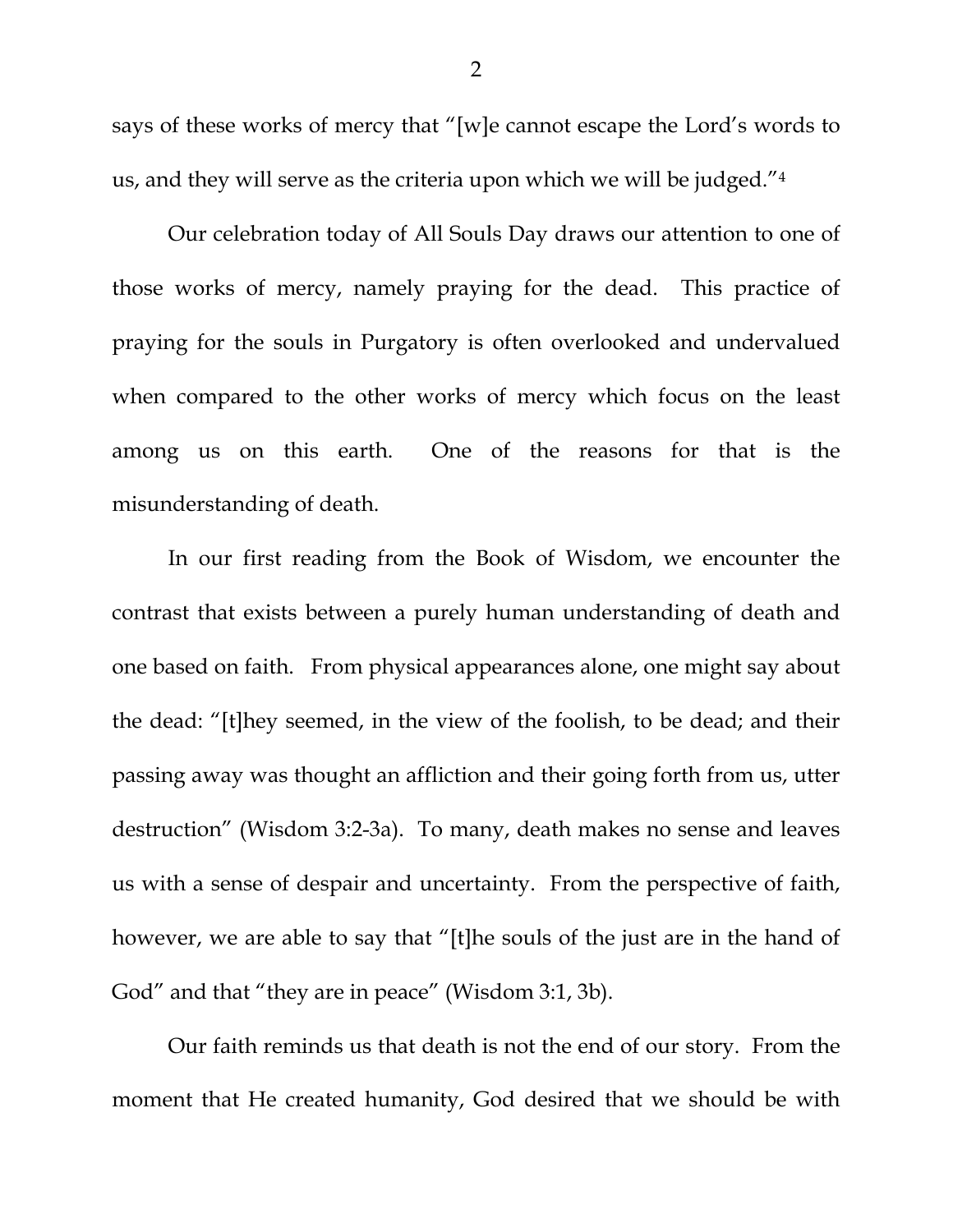Him for eternity. Even after Adam and Eve turned away from God in the garden, thus introducing death into the world, the Lord did not abandon that desire. In order to make this eternal union with Him possible once again, He sent His Son, Jesus Christ, into the world to restore that link that had been lost. Through His death and Resurrection, He has reconciled us to Him and has given us the opportunity to share that destiny of eternal glory that He intended from the beginning.

If our relationship with Jesus is meant to continue after earthly death, the same is true of our relationship with all of the other members of the Body of Christ. As Catholics, our relationship with Jesus is not purely individual. It is corporate. We encounter Him in the context of our membership in the Church, united with one another in the bond of our common faith.

The bond that unites us is more powerful than death and it continues after we die, which requires that we have faith to see beyond what seems to be the end. Our praying for the dead is an expression of our belief in the power of that bond and how we remain united with the faithful both living and dead.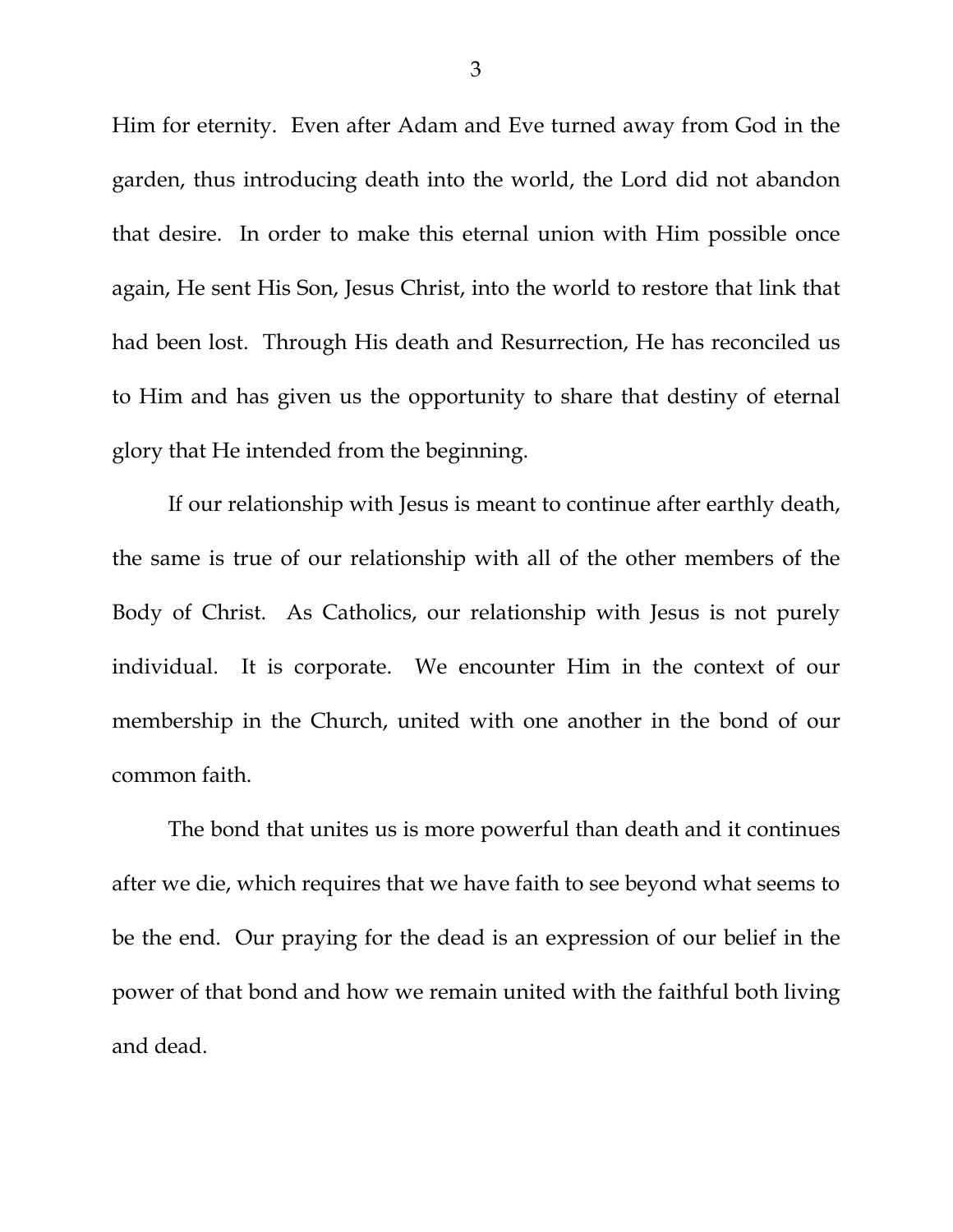Just yesterday, we celebrated All Saints Day, a day on which we call to mind those souls who, after dying, have received their reward in Heaven. They remain united to us by interceding for us before the throne of God as we make our way through this pilgrimage of life on our way to Heaven.

Today, we celebrate those who have freely chosen to spend eternity with Christ and are united with Him in the bond of His love at the time of their death, but who still bear some of the remnants of their previous sins. In His rich mercy and His great desire to extend His victory to those who die in this way, God has made possible a state whereby one is purified of these traces of sin so as to be worthy to join the company of saints totally cleansed of any residue that may have been clinging to them from their long and difficult journey of life.

In this state of Purgatory, the faithful departed depend on our prayers and sacrifices to aid them in this process, and so we gladly offer our prayers for them in various ways individually and collectively, as we do today on All Souls Day. It is an unfortunate mistake that many people in our culture today dismiss this important practice of our faith. Many would like to just assume that their loved ones have gone to Heaven and

4